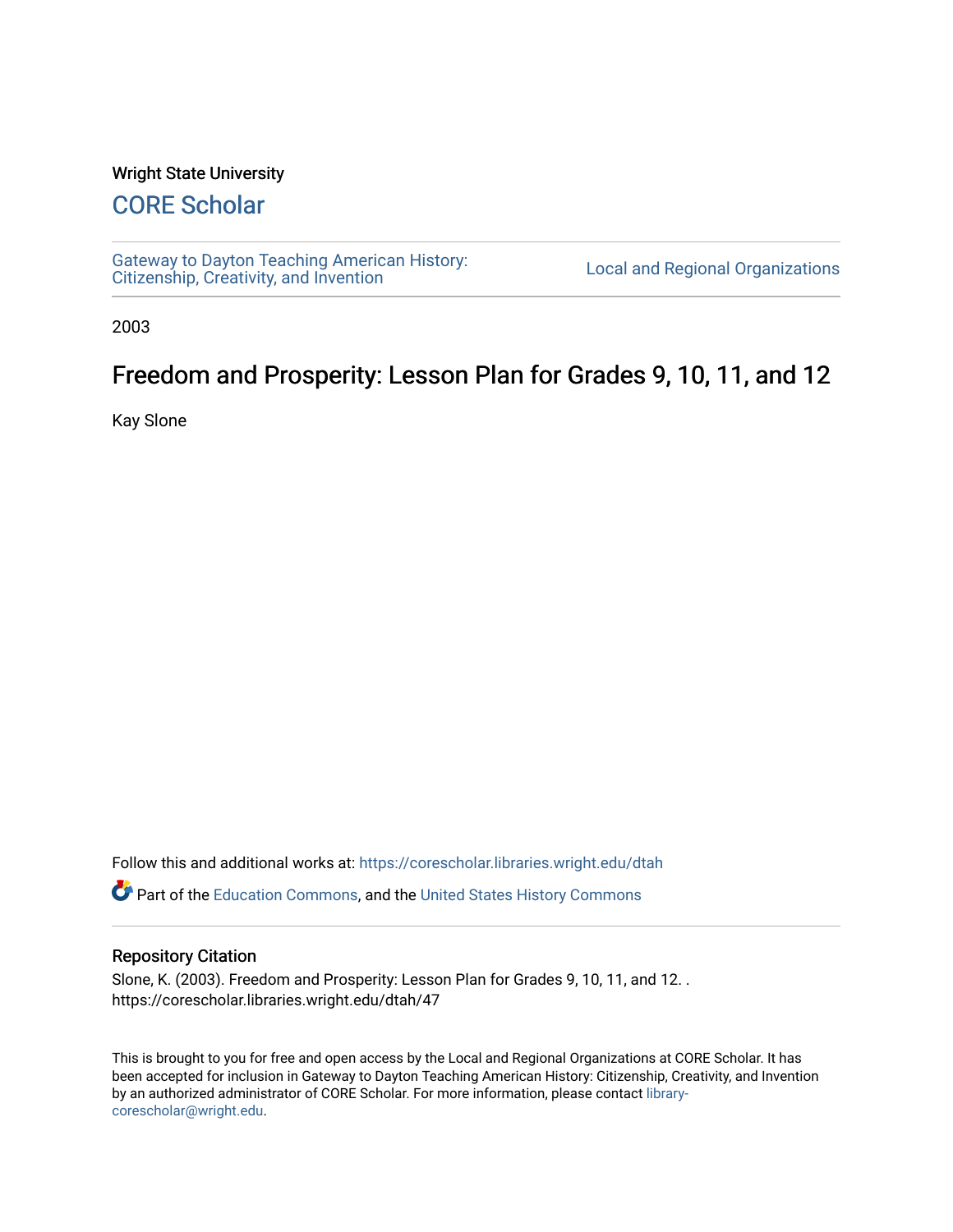#### Lesson Plans

#### Freedom and Prosperity

Author: Kay Slone

Grade(s): 9, 10, 11, 12 Suggested Time: 5 - 6 days

#### Materials

Wall Street Journal Classroom Edition, March 2004. "Distributing Milk to Children" from OhioPix (link under Resources) Graph paper and colored pencils or markers.

#### Core Instruction

Introduce the notion of poverty by using the image titled, "Distributing Milk to Children" from OhioPix as a lesson review.

Project the image

Use spiral questioning to allow students to reach a conclusion about poverty, the time period, and the location of the image.

Have students read the article and answer basic comprehension questions.

Students select a country to research (a developing nation) and present their research to the class.

Teacher presents the same information on the United States.

Using presentations, students creat bar graphs comparing five nations.

Students write an essay summarizing their findings.

#### Assessment

### *Extended Response Questions:*

1.) Explain why high literacy rates do not guarantee high rates of income.

*Possible Answer:* (a) Lack of infrastructure to assist citizens; (b) high literacy rates do not ensure or indicate economic freedom; (c) If the nation once embraced the Marxist philosophy of teaching literacy to all, but without economic freedom, that tradition will persist.

### Standards

*History 9-10, Benchmark B:* Explain the social, political and economic effects of industrialization.

- o *Indicator:* Grade 9, GLI 3. Explain the causes and effects of the Industrial Revolution with emphasis on: e. The growth of industrialization around the world.
- o *Indicator:* Grade 10, GLI 2. Analyze the impact of industrialization and the modern corporation in the United States on economic and political practices with emphasis on: c. Standard of living.